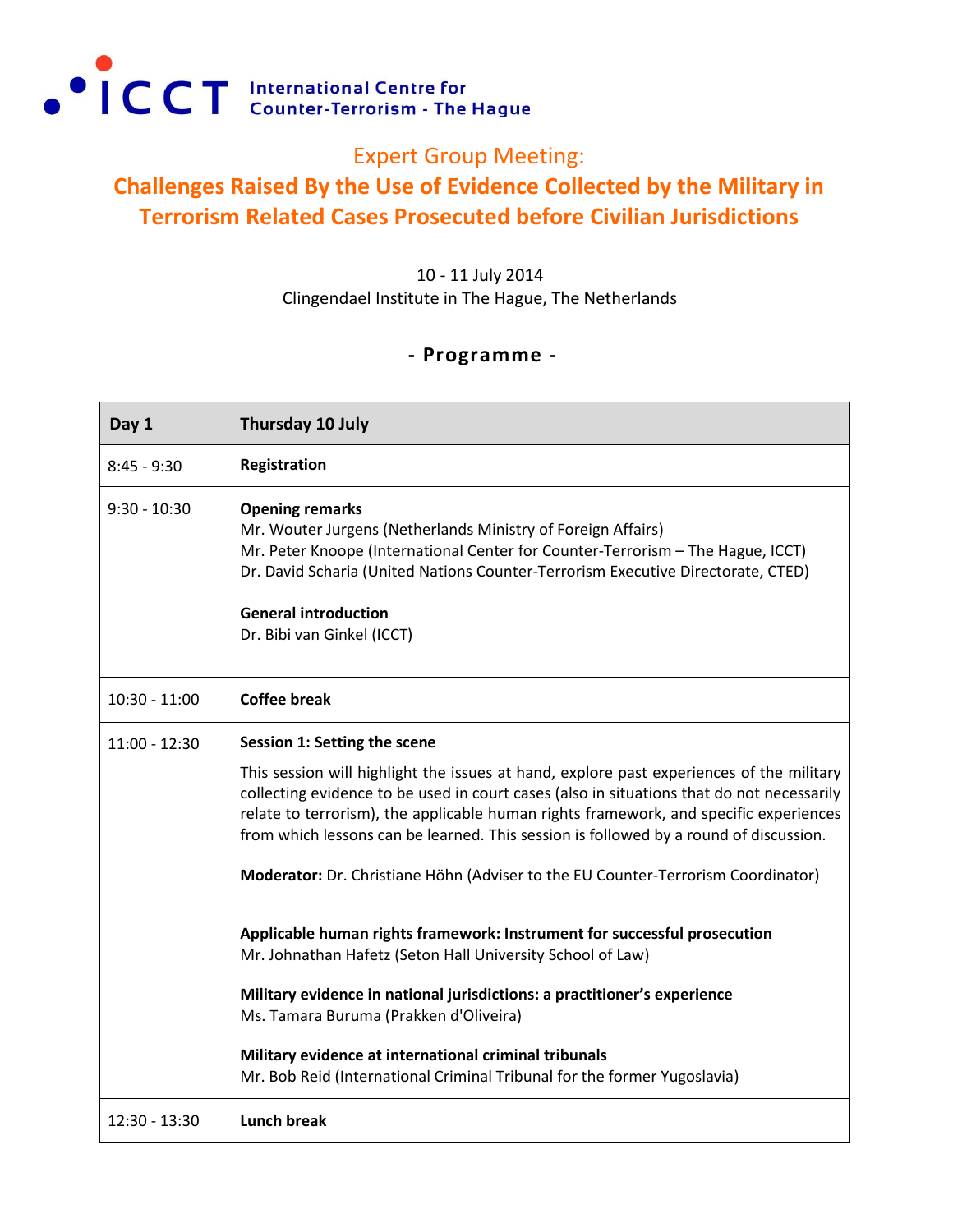

| $13:30 - 15:00$ | Session 2: Experiences with collection of evidence by the military on the battlefield                                                                                                                                                                                                                                                                                                                                                                                                                                                                                                                                                                                                                                                                                                                                                                                     |
|-----------------|---------------------------------------------------------------------------------------------------------------------------------------------------------------------------------------------------------------------------------------------------------------------------------------------------------------------------------------------------------------------------------------------------------------------------------------------------------------------------------------------------------------------------------------------------------------------------------------------------------------------------------------------------------------------------------------------------------------------------------------------------------------------------------------------------------------------------------------------------------------------------|
|                 | The session will focus on legal issues and past experiences relating to the collection of<br>evidence and the arrests of suspects by the military, the transmission of evidence and<br>detainees on the battlefield, and the existence and content of domestic/national<br>processes and procedures for the transfer of evidence and detainees from the field to<br>civilian law enforcement personnel. This includes statements, recordings of<br>interrogations, but also physical transfer of detainees. This session is followed by a<br>round of discussion.                                                                                                                                                                                                                                                                                                         |
|                 | Moderator: Mr. Joseph Powderly (Grotius Centre for International Legal Studies)                                                                                                                                                                                                                                                                                                                                                                                                                                                                                                                                                                                                                                                                                                                                                                                           |
|                 | <b>Evidence-based operations</b><br>Col. Dr. Joop Voetelink (Netherlands Defence Academy)                                                                                                                                                                                                                                                                                                                                                                                                                                                                                                                                                                                                                                                                                                                                                                                 |
|                 | <b>Experiences from the United States</b><br>Mr. Joseph Kaster (US Department of Justice Counterterrorism Section)                                                                                                                                                                                                                                                                                                                                                                                                                                                                                                                                                                                                                                                                                                                                                        |
|                 | <b>Experiences from Justice Rapid Response</b><br>Dr. Chantal Joubert (Justice Rapid Response)                                                                                                                                                                                                                                                                                                                                                                                                                                                                                                                                                                                                                                                                                                                                                                            |
| 15:00 - 15:30   | <b>Coffee break</b>                                                                                                                                                                                                                                                                                                                                                                                                                                                                                                                                                                                                                                                                                                                                                                                                                                                       |
|                 |                                                                                                                                                                                                                                                                                                                                                                                                                                                                                                                                                                                                                                                                                                                                                                                                                                                                           |
| $15:30 - 17:00$ | <b>Session 3: Mandates and jurisdictions</b>                                                                                                                                                                                                                                                                                                                                                                                                                                                                                                                                                                                                                                                                                                                                                                                                                              |
|                 | The session will concentrate on the scope of mandates, the impact of conflicting<br>mandates and the challenges dealing with competing jurisdictions. Question that will<br>be addressed include: How does the way in which an international legal mandate<br>provided for instance by the UN, or the Rules of Engagement (RoE) as set by NATO or<br>the EU influence the possibilities for military to effectively collect evidence and<br>transfer that to (inter)national prosecutors and courts in order to effectively<br>prosecute terrorist related crimes in courts? What challenges follow from the way<br>Status of Forces Agreements (SOFAs) are drafted? What limits are there to the<br>execution of the jurisdiction? What role can be fulfilled by Mutual Assistance<br>Agreements in Criminal Matters? This session is followed by a round of discussion. |
|                 | Moderator: Prof. Dr. Terry Gill (University of Amsterdam / Dutch Defence Academy)                                                                                                                                                                                                                                                                                                                                                                                                                                                                                                                                                                                                                                                                                                                                                                                         |
|                 | Multi-level mandates: From UN mandate to NATO mandate to national RoEs<br>Mr. Hans Boddens Hosang (Netherlands Ministry of Defence)                                                                                                                                                                                                                                                                                                                                                                                                                                                                                                                                                                                                                                                                                                                                       |
|                 | The limits of executing jurisdiction within the scope of the SOFA<br>Mr. William Worster (The Hague University of Applied Sciences)                                                                                                                                                                                                                                                                                                                                                                                                                                                                                                                                                                                                                                                                                                                                       |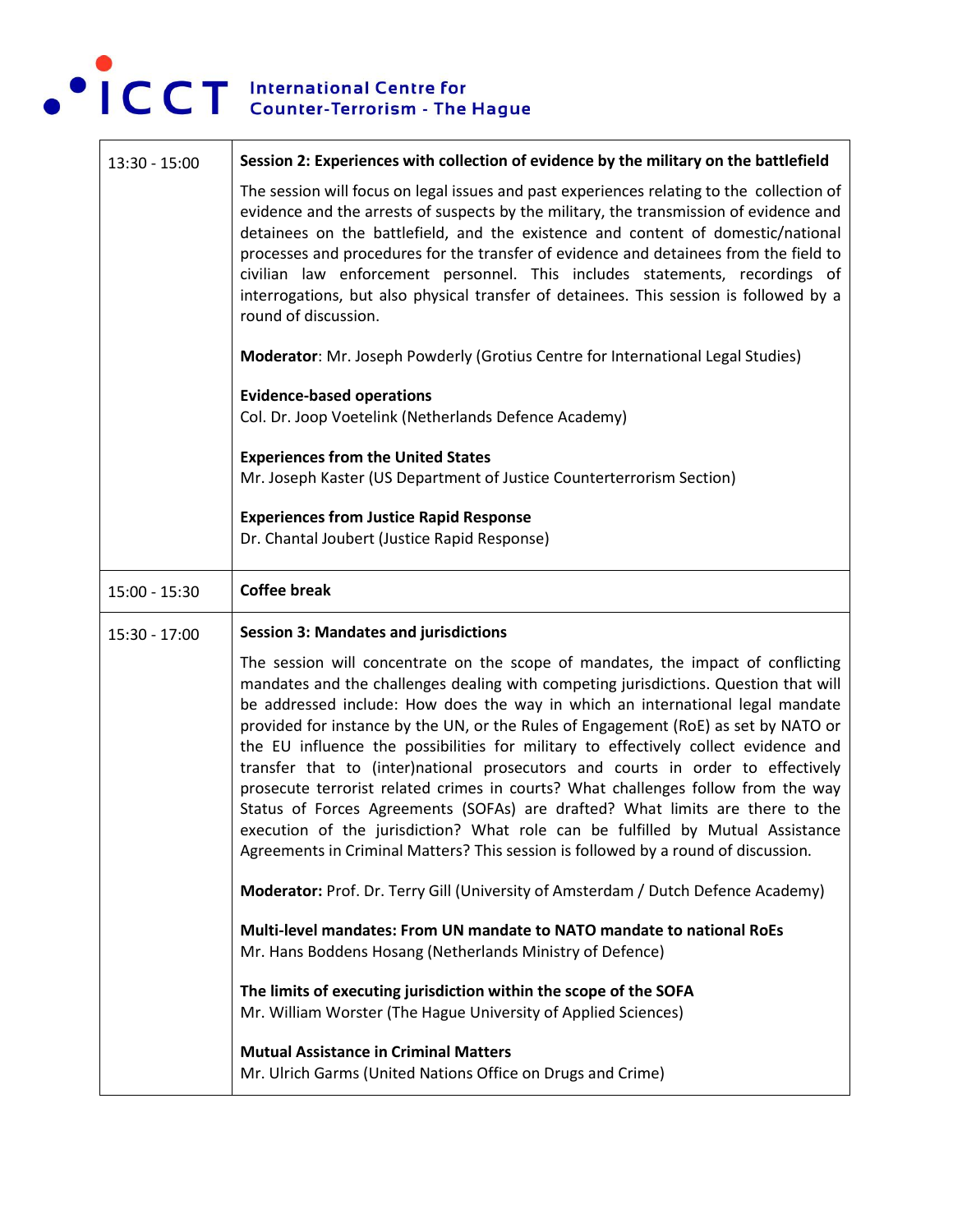

| Day 2         | Friday 11 July                                                                                                                                                                                                                                                                                                                                                                                                                                                                          |
|---------------|-----------------------------------------------------------------------------------------------------------------------------------------------------------------------------------------------------------------------------------------------------------------------------------------------------------------------------------------------------------------------------------------------------------------------------------------------------------------------------------------|
| $8:30 - 9:00$ | Registration                                                                                                                                                                                                                                                                                                                                                                                                                                                                            |
| 9:00-10:30    | Session 4: Evidentiary challenges: Reliability and admissibility of evidence for court<br>cases                                                                                                                                                                                                                                                                                                                                                                                         |
|               | Collection of evidence in areas where the military is operating poses unique<br>challenges for those who are tasked with bringing terrorism suspects to justice, but<br>also to the military itself. This session will focus on the challenges encountered when<br>military personnel collect evidence and question witnesses with a particular focus on<br>admissibility of such information in subsequent civilian court cases. This session is<br>followed by a round of discussion. |
|               | Moderator: Prof. Larissa van den Herik (Grotius Centre for International Legal Studies)                                                                                                                                                                                                                                                                                                                                                                                                 |
|               | The quality and reliability of evidence collected in conflict zones<br>Mr. Bas van Hoek (Centre of Military Criminal Law, District Prosecutor's Office)                                                                                                                                                                                                                                                                                                                                 |
|               | The experiences from the Lubanga Case at the ICC<br>Dr. Caroline Buisman (International Criminal Court)                                                                                                                                                                                                                                                                                                                                                                                 |
|               | Role of witnesses: issues of credibility and reliability<br>Ms. Niamh Hayes (Institute for International Criminal Investigations)                                                                                                                                                                                                                                                                                                                                                       |
|               | The distinction between the roles of the military, the executive and the judiciary<br>Sir David Baragwanath (Special Tribunal for Lebanon)                                                                                                                                                                                                                                                                                                                                              |
| 10:30-11:00   | <b>Coffee break</b>                                                                                                                                                                                                                                                                                                                                                                                                                                                                     |
| 11:00-12:30   | Session 5: Evidentiary challenges: The rules of fair trial                                                                                                                                                                                                                                                                                                                                                                                                                              |
|               | For evidence that has been collected or suspects that have been arrested and<br>detained to be successfully transferred to prosecutors and courts for use in<br>investigations and prosecutions for terrorist related crimes, human rights and<br>particularly the principles of fair trial need to have been respected. This session<br>focusses on the evidentiary challenges related to fair trial standards. This session is<br>followed by a round of discussion.                  |
|               | Moderator: Dr. Liesbeth Lijnzaad (Netherlands Ministry of Foreign Affairs)                                                                                                                                                                                                                                                                                                                                                                                                              |
|               | The issues concerning 'fruits of a poisonous tree' and 'male captus'<br>Dr. Christophe Paulussen (ICCT)                                                                                                                                                                                                                                                                                                                                                                                 |
|               | <b>Treatment and rights of detainees</b><br>Ms. Helen Duffy (Human Rights in Practice)                                                                                                                                                                                                                                                                                                                                                                                                  |
|               | Disclosure of evidence: confidentiality of intelligence v transparency in fair trial<br>Dr. David Scharia (CTED)                                                                                                                                                                                                                                                                                                                                                                        |